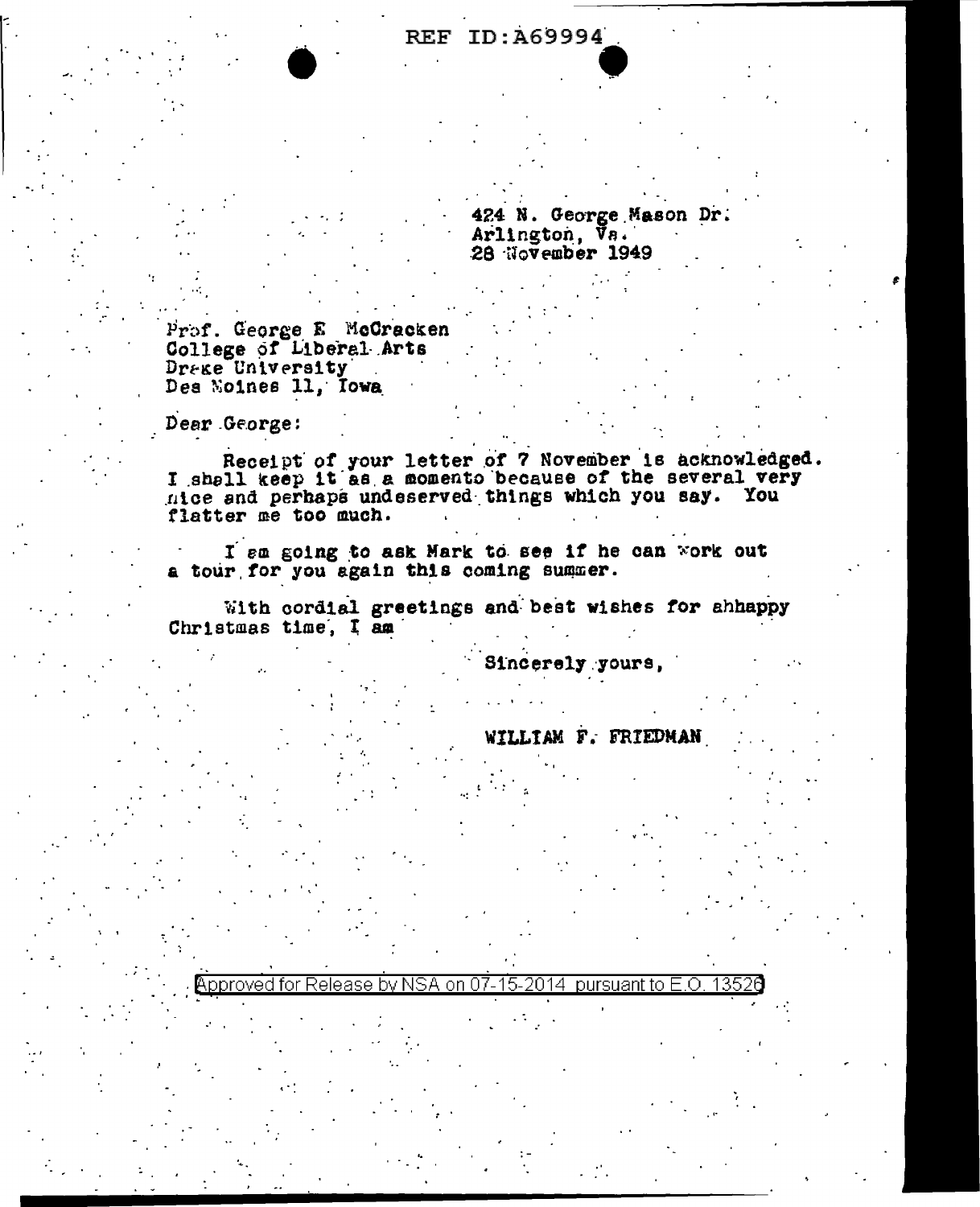424 N. George Mason Dr. Arlington, Va.<br>4 November 1949

Prof. George E. McCracken College of Liberal Arts Drake University Des Moines 11, Towa

Dear George:

I am sure that you have been apprehensive that my long.<br>silence means that I was offended by your letter. Your ap-.. prehensions, if they exist, are entirely unwarranted. I have simply flagrantly been letting a lot of things drift while we are going through some of the trials and tribulations of unification. My office has moved out to Nebraska Avenue which does not please me too much because it means driving again through traffic and I don't like that. If I felt sure that my office would stay where it is now I might consider trying to find a place close by but I feel that we might. have another change and I don't want to keep moving.

In regard to the situation which you wanted to call to my attention, I will only say that things are pretty well under control and are working out all right. Mark and I had been aware of the undercurrents and elements in the situation but thank you nevertheless for mentioning the matter.

I want to say that I am very glad that you enjoyed your summer detail with us and my only regret is that you and I did not spend more time together. I think it was entirely my fault but in apology will say that I had a pretty difficult time on account of personal troubles which kept me in a low state. I feel somewhat better now and hope to continue to improve.

If there is any chance at all I hope that you will be able to be with us again next summer. There will be plenty to do.

With very best regards. I am

Sincerely yours,

WILLIAM F. FRIEDMAN